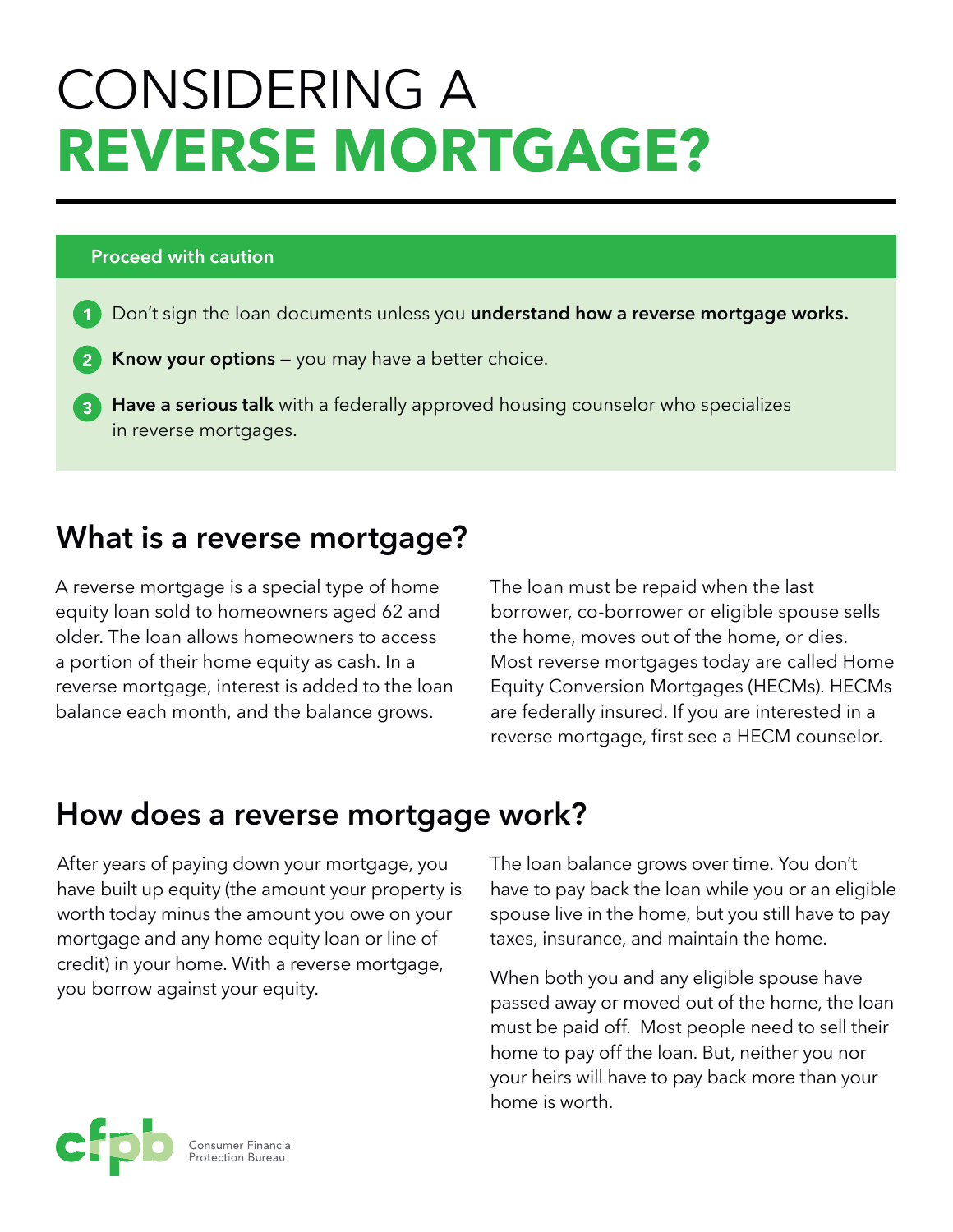### **Important questions**

#### **Are the borrowers the only people who live in the home?**

| Yes $\bigoplus$ | You can remain in the home until you move out or die, so long as you<br>keep current on your property taxes, insurance, and home repairs. If you<br>are a co-borrower or eligible spouse, you have the same right.                                                                                                                                                                                                                        |
|-----------------|-------------------------------------------------------------------------------------------------------------------------------------------------------------------------------------------------------------------------------------------------------------------------------------------------------------------------------------------------------------------------------------------------------------------------------------------|
| <b>No</b>       | Anyone living in the home who is not a co-borrower or eligible spouse will be<br>required to move out or repay the loan when you move or die. If you live with<br>a spouse or partner, it usually makes sense to apply as co-borrowers on the<br>reverse mortgage. That way, if you take out a reverse mortgage, the co-borrower<br>can continue to receive payments from the loan while living in the home after<br>you die or move out. |

#### **Can I afford my living expenses, property taxes, and insurance?**

Yes **A** A reverse mortgage can help with these expenses, but it is important to have other retirement resources too. You could face foreclosure if you run out of money to pay property taxes, **No**

insurance, or other housing-related expenses in the future.

#### **Do I plan to remain in my home for a long time?**



#### **Can I wait until I am older?**

It is usually best to wait, especially if you are in your 60s. **Yes**

Borrowing too soon can leave you without resources later in life. Remember to look at all your options first. **No**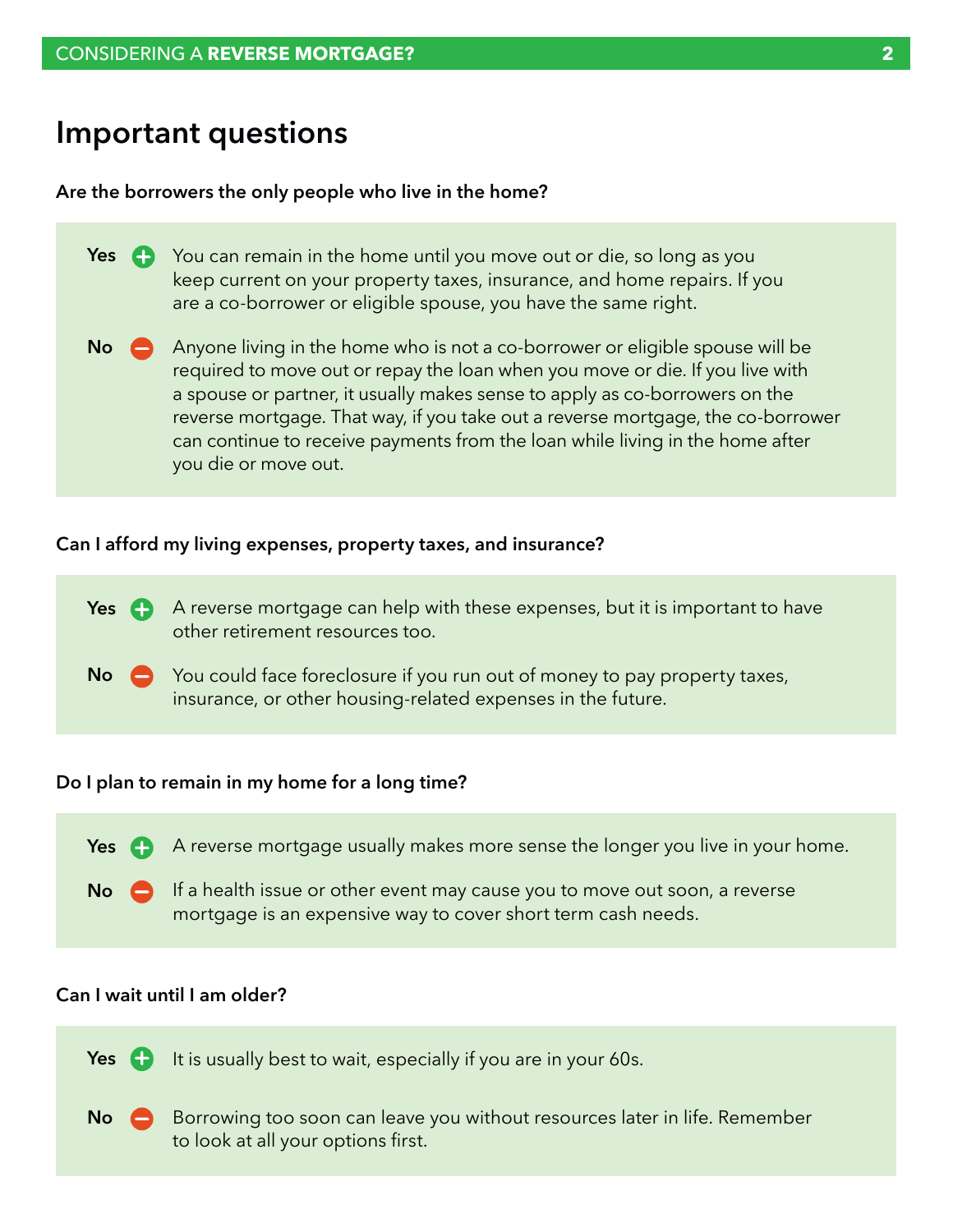### **Consider alternatives**

**Wait:** If you take out a reverse mortgage when you are too young, you may run out of money when you're older and need it more. The older a borrower is, the more money he or she can borrow.

**Other home equity options:** A home equity loan or a home equity line of credit might be a cheaper way to borrow cash against your equity. However, these loans carry their own risks and usually have monthly payments. These also depend on your income and credit. **Refinance:** By refinancing your current mortgage with a new traditional mortgage, you may be able to lower your monthly mortgage payments.

**Lower your expenses:** There are state and local programs that may help you defer property taxes, lower your heating costs, or save on other bills. Consider selling your home. Moving to a more affordable home may be your best option to reduce your overall expenses.

### **If you decide on a reverse mortgage**

You can save money by borrowing less, and by borrowing gradually. For example, borrowing a smaller amount in the first year of your loan can help you pay less for mortgage insurance.

#### **Line of credit**

With a line of credit, you only pay interest on money you use. The amount of money available to you grows over time.

#### **Monthly payout**

This can be a good choice if you need additional monthly income to cover daily living expenses. You can combine a monthly payout with a line of credit.

#### **Single disbursement**

Single disbursements typically offer less money than other HECM payout options. With a single disbursement, you will pay interest on your money even when you don't spend it.

No matter what payout option you select, there will be some restrictions on how much money you can access in the first year. Learn more: **[consumerfinance.gov/askcfpb/233/reverse](http://www.consumerfinance.gov/askcfpb/233/reverse-mortgage.html)[mortgage.html](http://www.consumerfinance.gov/askcfpb/233/reverse-mortgage.html)**.

You can also use a reverse mortgage to help you purchase a new home. With the HECM for Purchase option, you'll need cash or equity from a prior home to put down a relatively large down payment, and you can use the reverse mortgage to finance the rest of the home purchase.